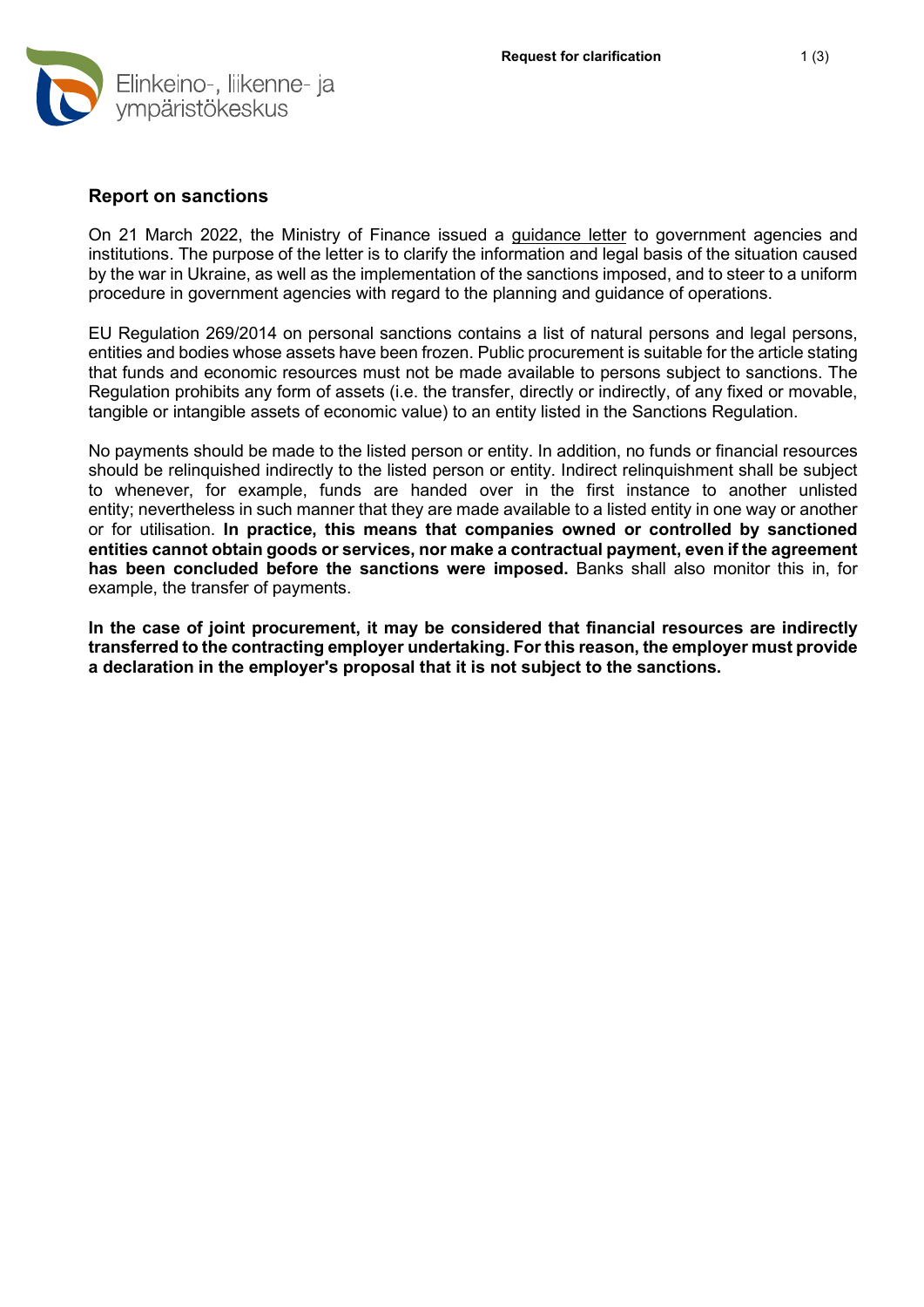## **Employer's declaration of sanctions**

1) The European Union and/or UN have imposed and may in future impose sanctions through legislation and/or decisions of their institutions. **The employer declares that:**

- a. the sanctions referred to above have not been imposed\*
	- on the employer,
		- Members of the administrative, management or supervisory body of the employer or persons exercising control, representation, decisionmaking or supervisory powers,
		- On the direct or indirect owners of the employer
		- subcontractors participating in producing the goods or providing the services under this contract,
		- members of the administrative, management or supervisory body of such subcontractors or persons exercising control, representation or supervision power of such subcontractors, and
		- the direct or indirect owners of such subcontractors

b. The employer shall immediately notify the subscriber designated in the contract if sanctions are imposed on any of the parties referred to in item a) and

c. The activities provided for in this contract and the use of the goods produced or services provided by the employer and its subcontractors do not violate the aforementioned sanctions.

The employer shall without delay provide the subscriber designated in the contract information on its subcontractors, direct or indirect owners, and other beneficiaries. The employer also undertakes to notify the subscriber designated in the contract without delay if the payments relating to the procurement may indirectly or directly be made available to a party subject to sanctions.

2) If

a) the European Union and/or UN impose sanctions on the employer or on one of the parties referred to in section 1. a) above or

b) payments relating to the procurement may indirectly or directly be made available to a party subject to the sanctions referred to herein, the subscriber designated in the contract may terminate this contract effective immediately either entirely or with respect to those goods or services subject to sanctions.

3) If these affirmations are violated, the employer is liable to compensate the subscriber designated in the contract for all damage it incurs without limitation of liability.

In the employer's proposal on joint procurement training, the employer assures that the sanctions do not apply to the employer or its beneficiary group.